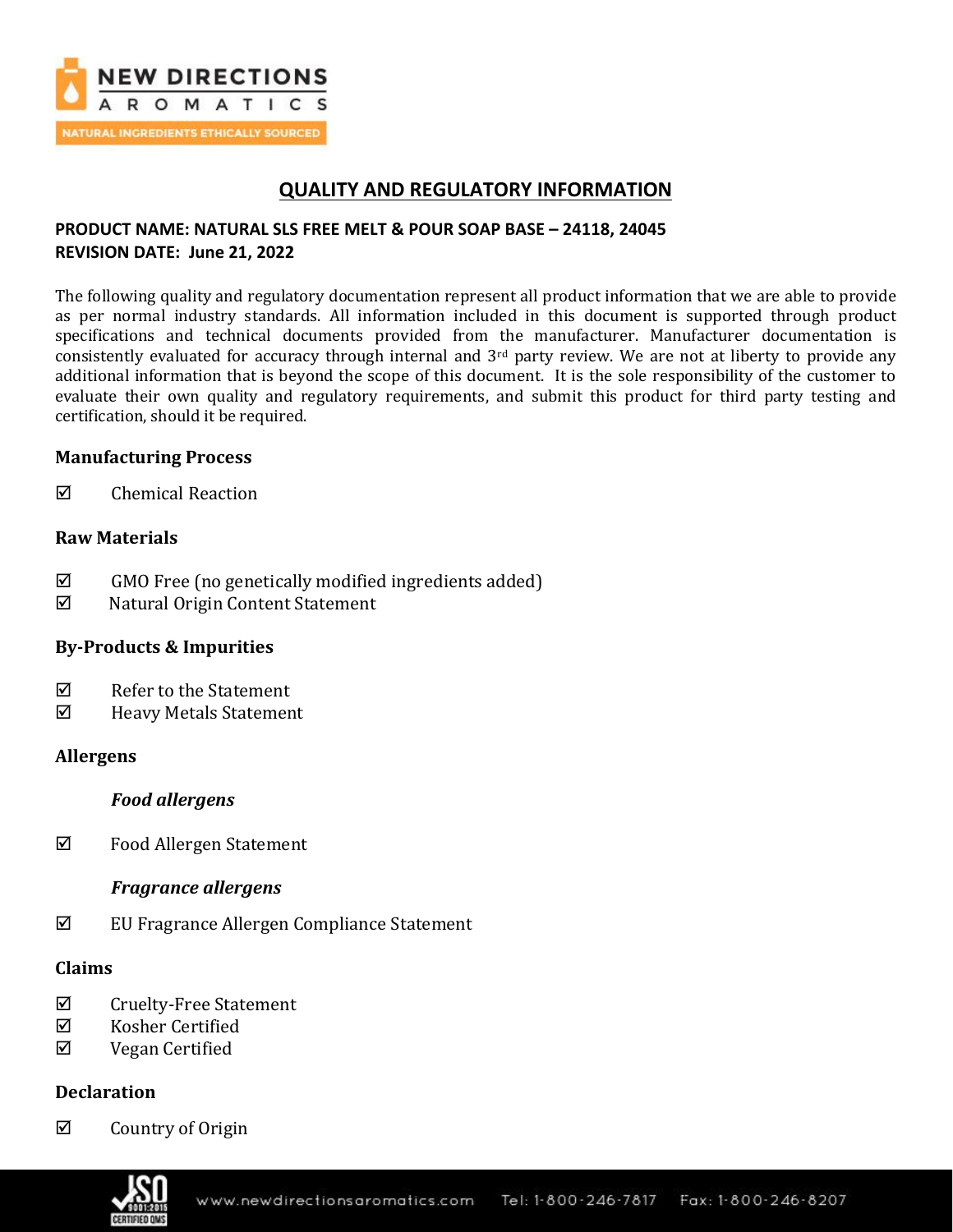

# **GMO STATEMENT**

### **PRODUCT NAME: NATURAL SLS FREE MELT & POUR SOAP BASE – 24118, 24045**

We hereby declare that, to the best of our knowledge, this product was not produced from or with GMO plant material.

### **Disclaimer & Caution:**

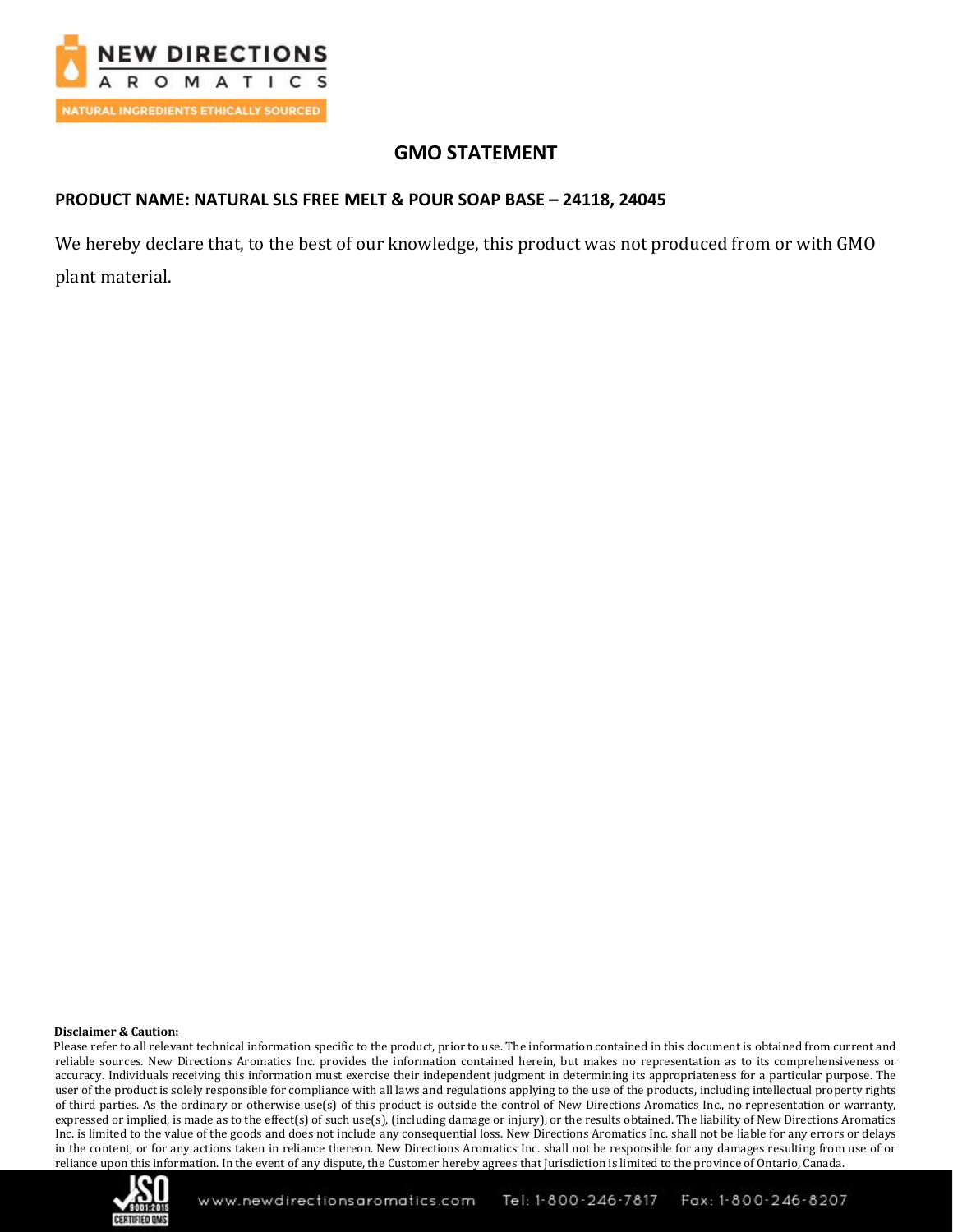

# **NATURAL ORIGIN CONTENT STATEMENT**

### **PRODUCT NAME: NATURAL SLS FREE MELT & POUR SOAP BASE – 24118, 24045**

We hereby declare that, to the best of our knowledge, this product contains that are 96.43 % from natural sources.

### **Disclaimer & Caution:**

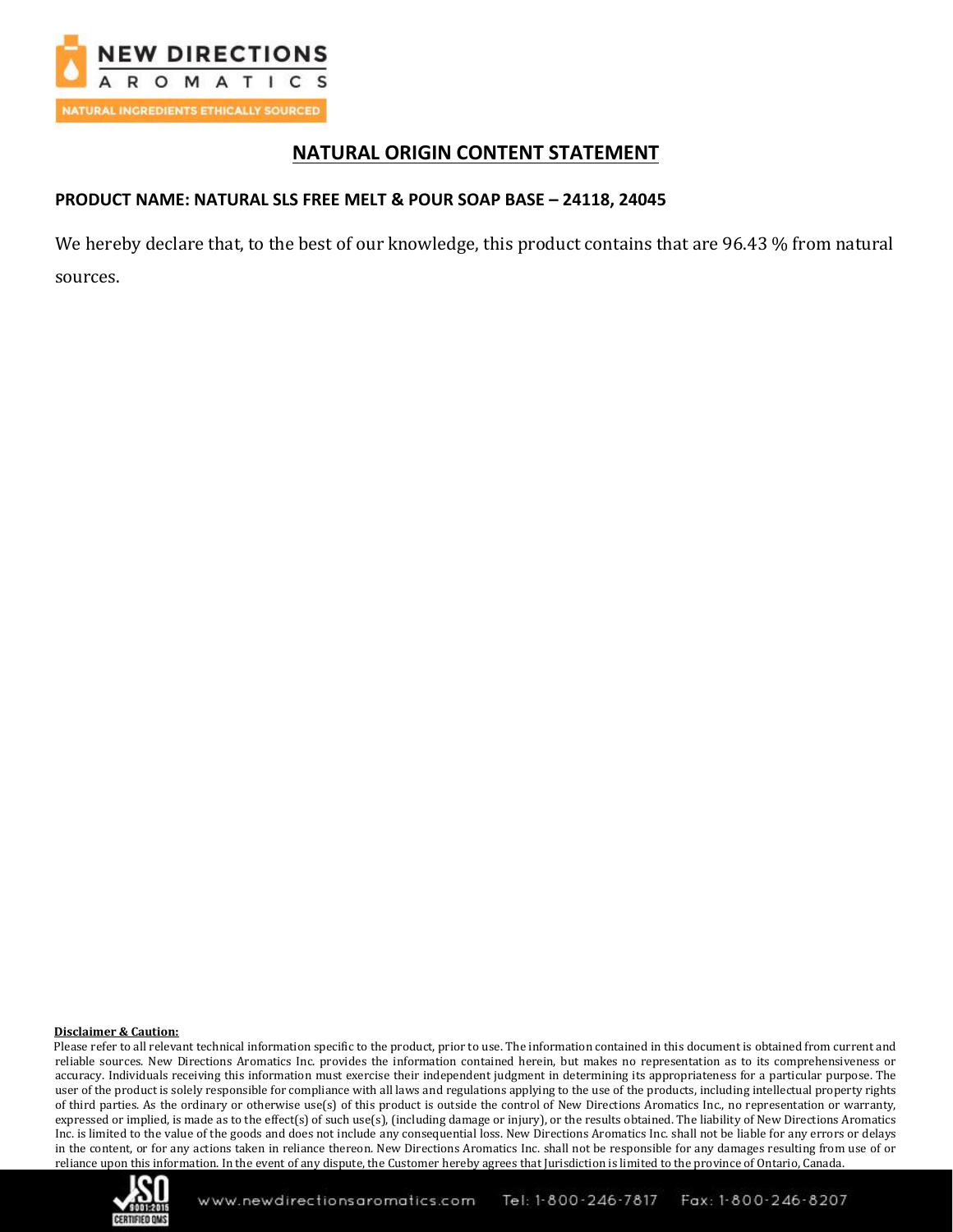

# **BY-PRODUCTS & IMPURITIES STATEMENT**

### **PRODUCT NAME: NATURAL SLS FREE MELT & POUR SOAP BASE – 24118, 24045**

We hereby declare that, to the best of our knowledge, this product does not contain any of the following by-products and impurities:

- Parabens
- Palm or palm-derived products
- Nano Material
- **Pesticides**
- Sodium Lauryl Sulfate (SLS)
- VOC (Volatile Organic Compounds)
- Carcinogenic, Mutagenic, and Reprotoxic Substances

### **Disclaimer & Caution:**

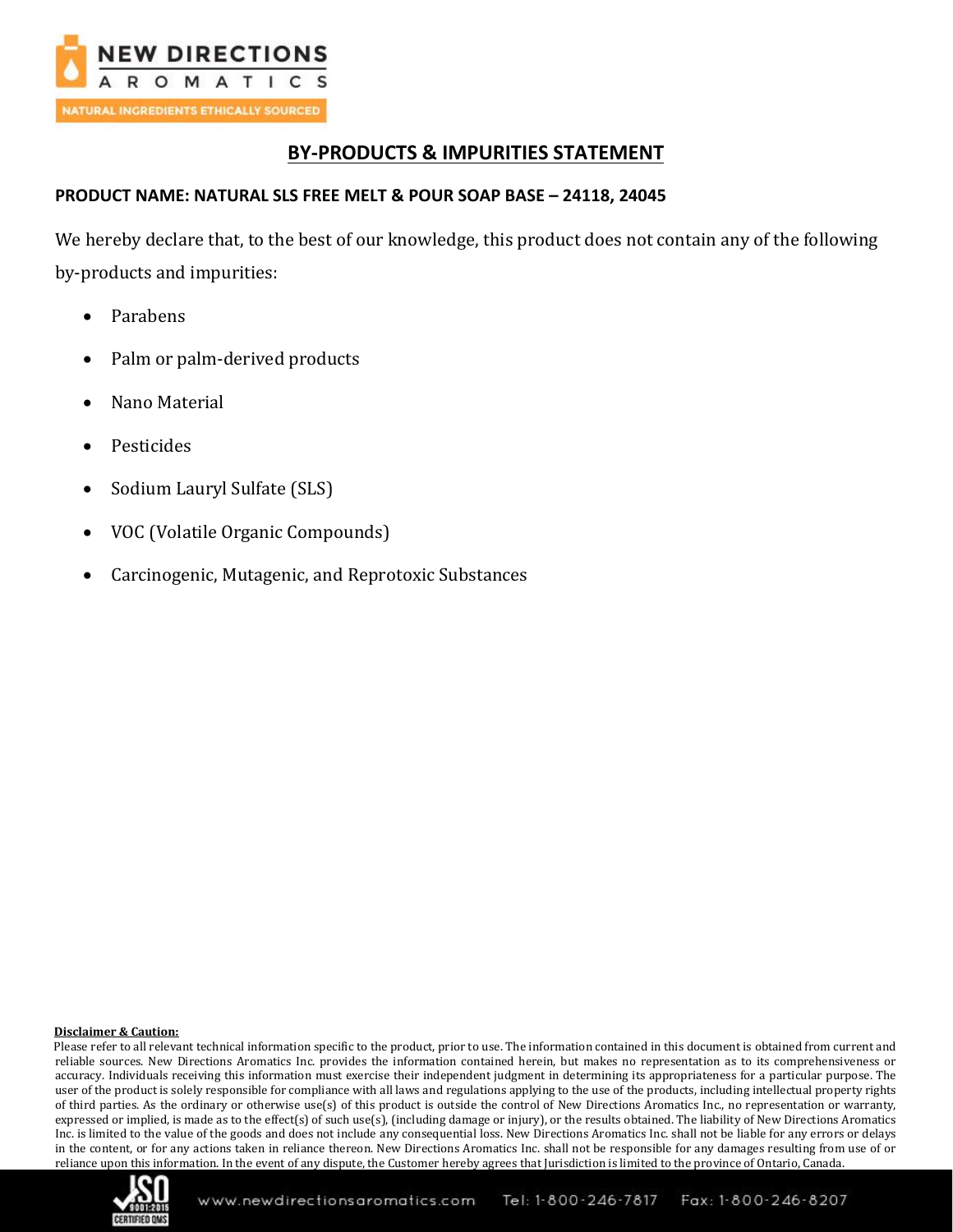

# **HEAVY METALS STATEMENT**

## **PRODUCT NAME: NATURAL SLS FREE MELT & POUR SOAP BASE – 24118, 24045**

We hereby declare that, to the best of our knowledge, based on the manufacturers confirmation traces of heavy metals are naturally present and unavoidable, therefore tolerated by EU Regulations. This product conforms with the following specifications.

• Overall content is <10 ppm

### **Disclaimer & Caution:**

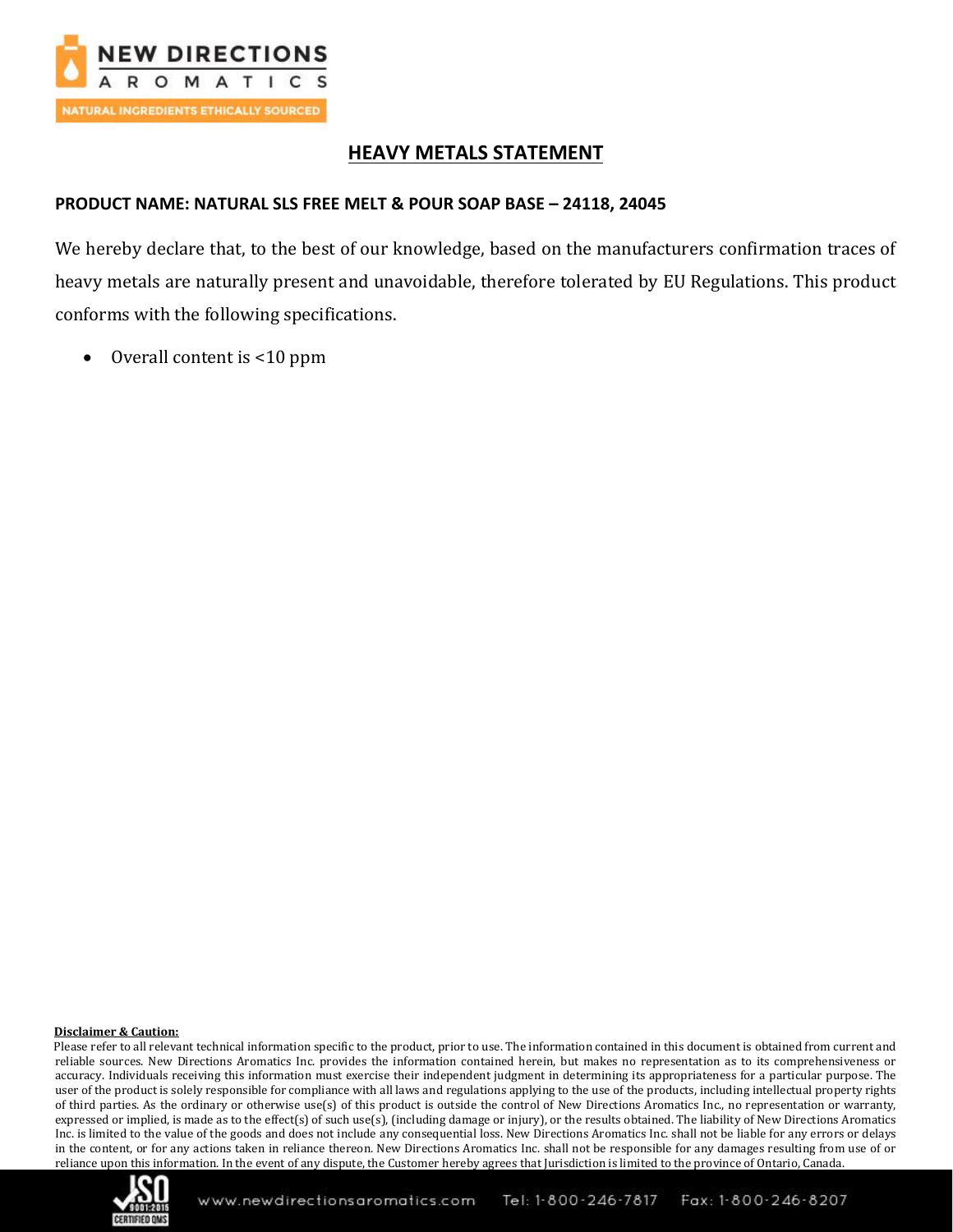

# **FOOD ALLERGEN INFORMATION**

### **PRODUCT NAME: NATURAL SLS FREE MELT & POUR SOAP BASE – 24118, 24045**

| Component                                                 | Present in the product |
|-----------------------------------------------------------|------------------------|
| Peanuts (and/or derivatives,) e.g., protein oil           | N <sub>o</sub>         |
| Tree Nuts (and/or derivatives)                            | N <sub>o</sub>         |
| Seeds (Mustard, Sesame) (and/or derivatives)              | N <sub>o</sub>         |
| Wheat, Barley, Rye, Oats, Spelt, Kamut or their hybrids   | Wheat Only             |
| Soybeans (and/or derivatives)                             | N <sub>o</sub>         |
| Dairy (including lactose) or Eggs                         | N <sub>o</sub>         |
| Fish or their products                                    | N <sub>o</sub>         |
| Shellfish or their products                               | N <sub>o</sub>         |
| Celery (and/or derivatives)                               | N <sub>o</sub>         |
| Lupin (and/or derivatives)                                | N <sub>o</sub>         |
| Preservatives, BHA / BHT, Colour Additives or Tartrazine, | N <sub>o</sub>         |
| Sulphites (and derivatives) (added or $\geq 10$ ppm)      | N <sub>o</sub>         |
| Mollusks/products therof                                  | N <sub>o</sub>         |

### **Disclaimer & Caution:**

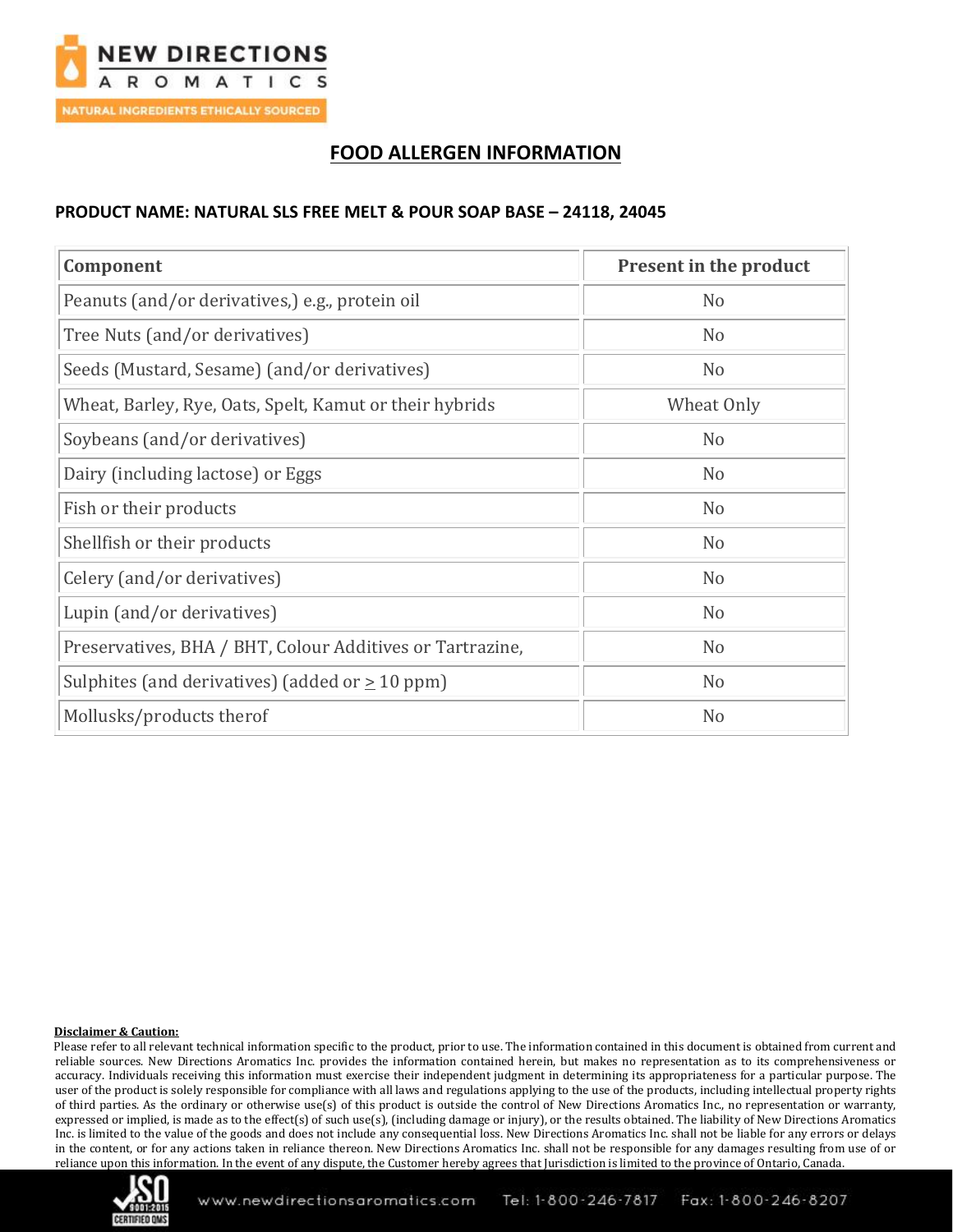

# **EU FRAGRANCE ALLERGEN COMPLIANCE STATEMENT**

## **PRODUCT NAME: NATURAL SLS FREE MELT & POUR SOAP BASE – 24118, 24045**

We hereby declare that, to the best of our knowledge, based on processing information and raw materials used, Fragrance Allergens listed in the EU Regulation 1223/2009 Annex III, NO 67-92 are not likely to be present.

### **Disclaimer & Caution:**

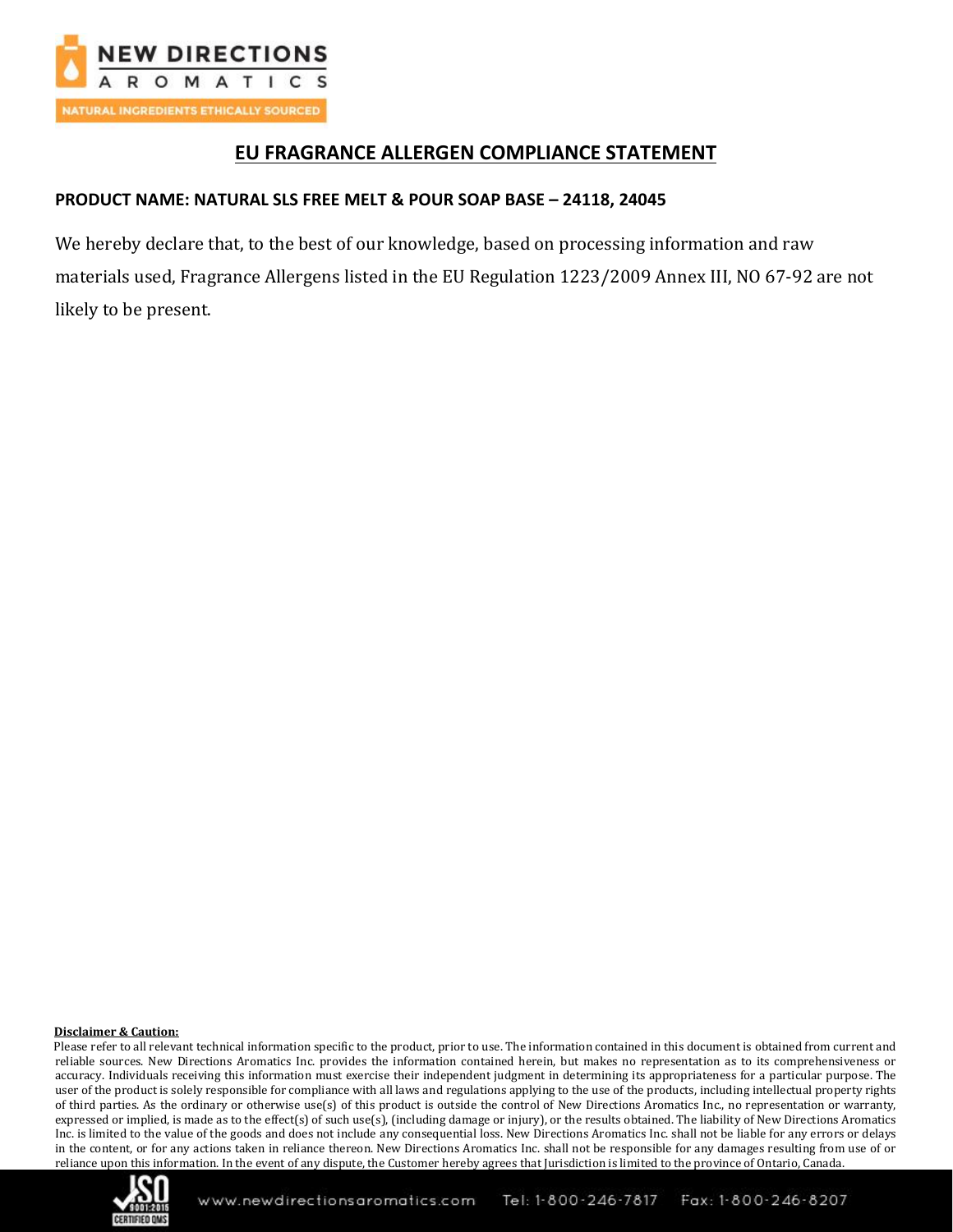

# **CRUELTY-FREE STATEMENT**

## **PRODUCT NAME: NATURAL SLS FREE MELT & POUR SOAP BASE – 24118, 24045**

We hereby declare that, to the best of our knowledge, this product has not been tested on animals.

### **Disclaimer & Caution:**

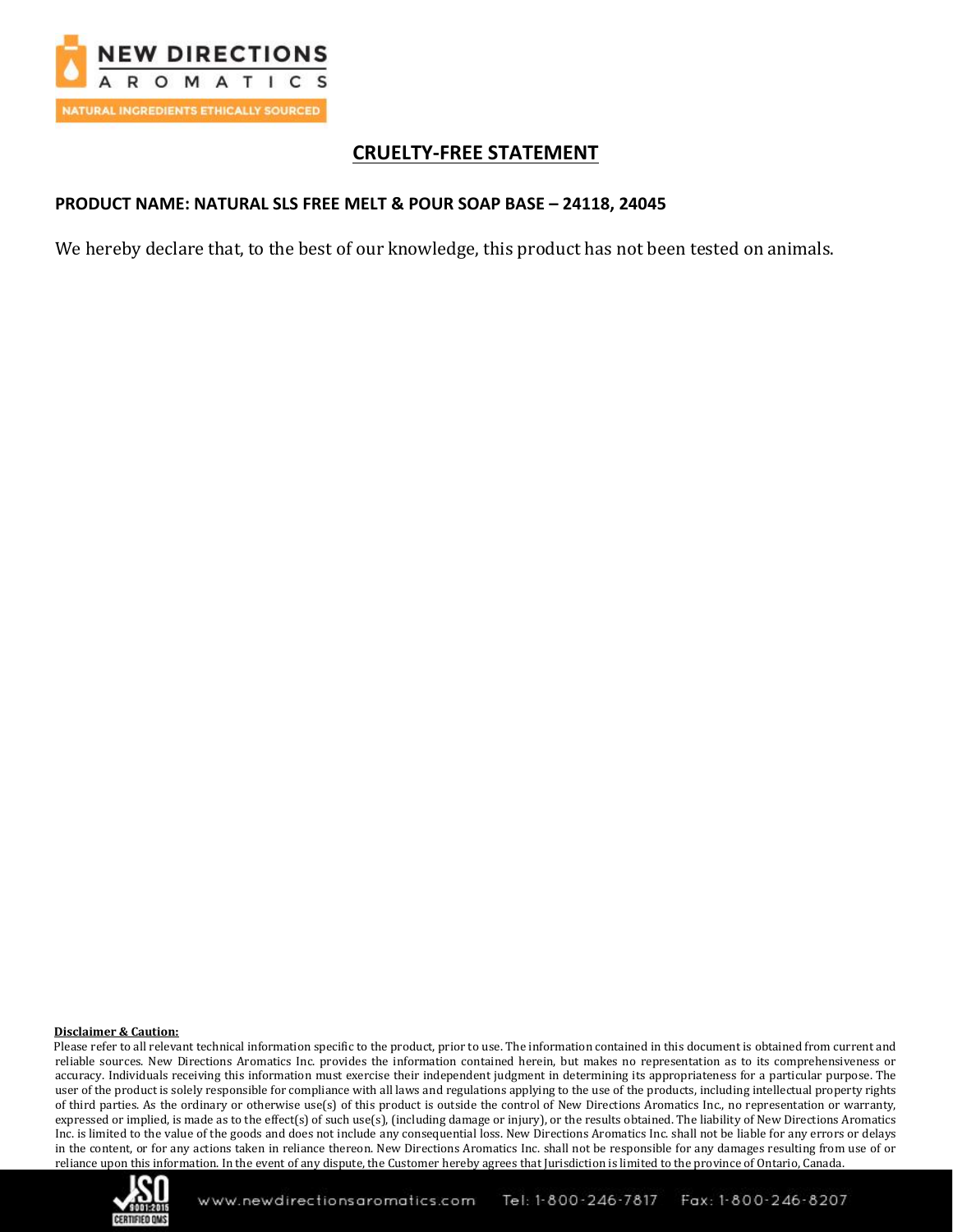

# **KOSHER STATEMENT**

## **PRODUCT NAME: NATURAL SLS FREE MELT & POUR SOAP BASE – 24118, 24045**

We hereby confirm that this product has been certified to Kosher standards.

### **Disclaimer & Caution:**

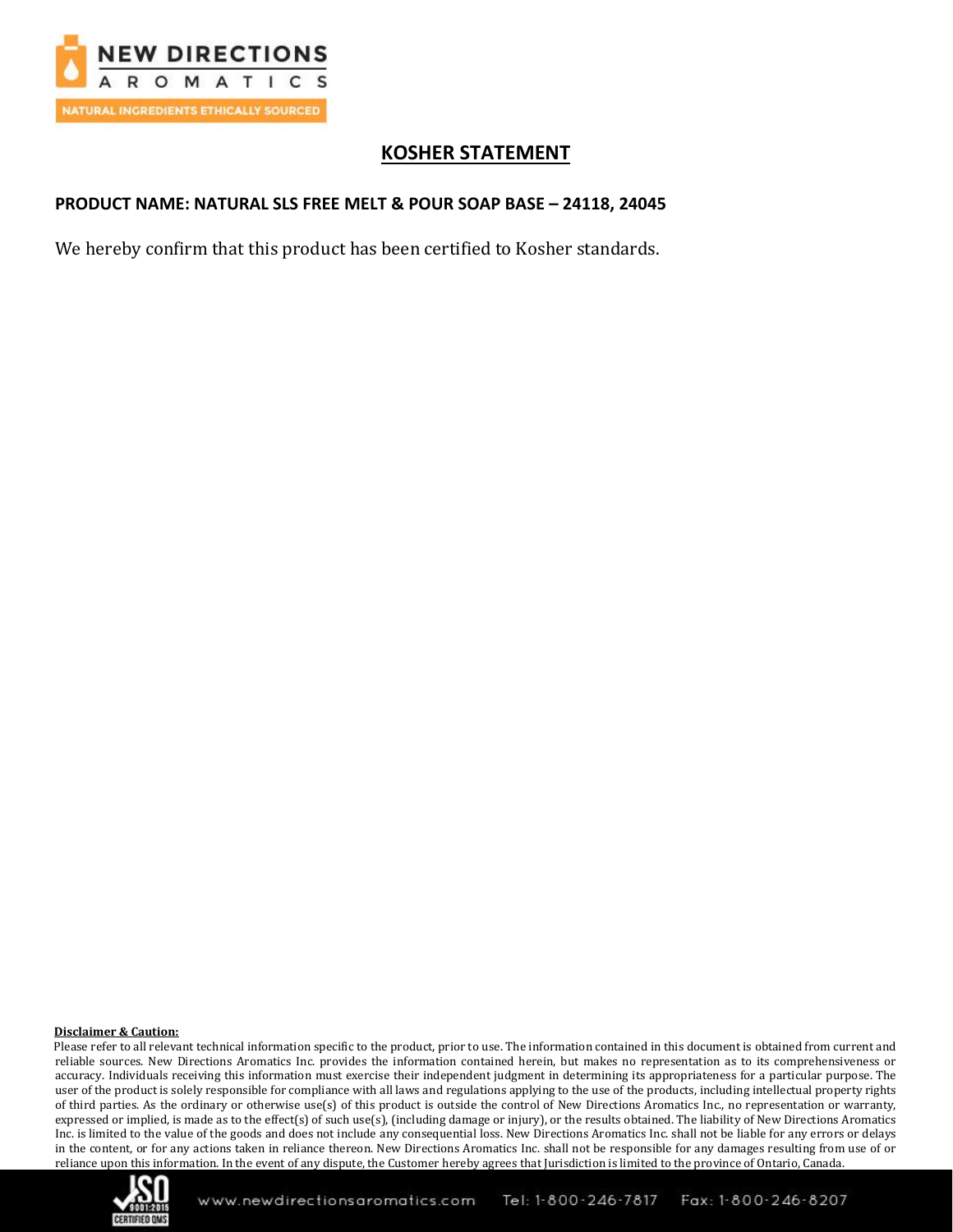

# **VEGAN STATEMENT**

## **PRODUCT NAME: NATURAL SLS FREE MELT & POUR SOAP BASE – 24118, 24045**

We hereby confirm that this product has been certified to Vegan standards.

### **Disclaimer & Caution:**